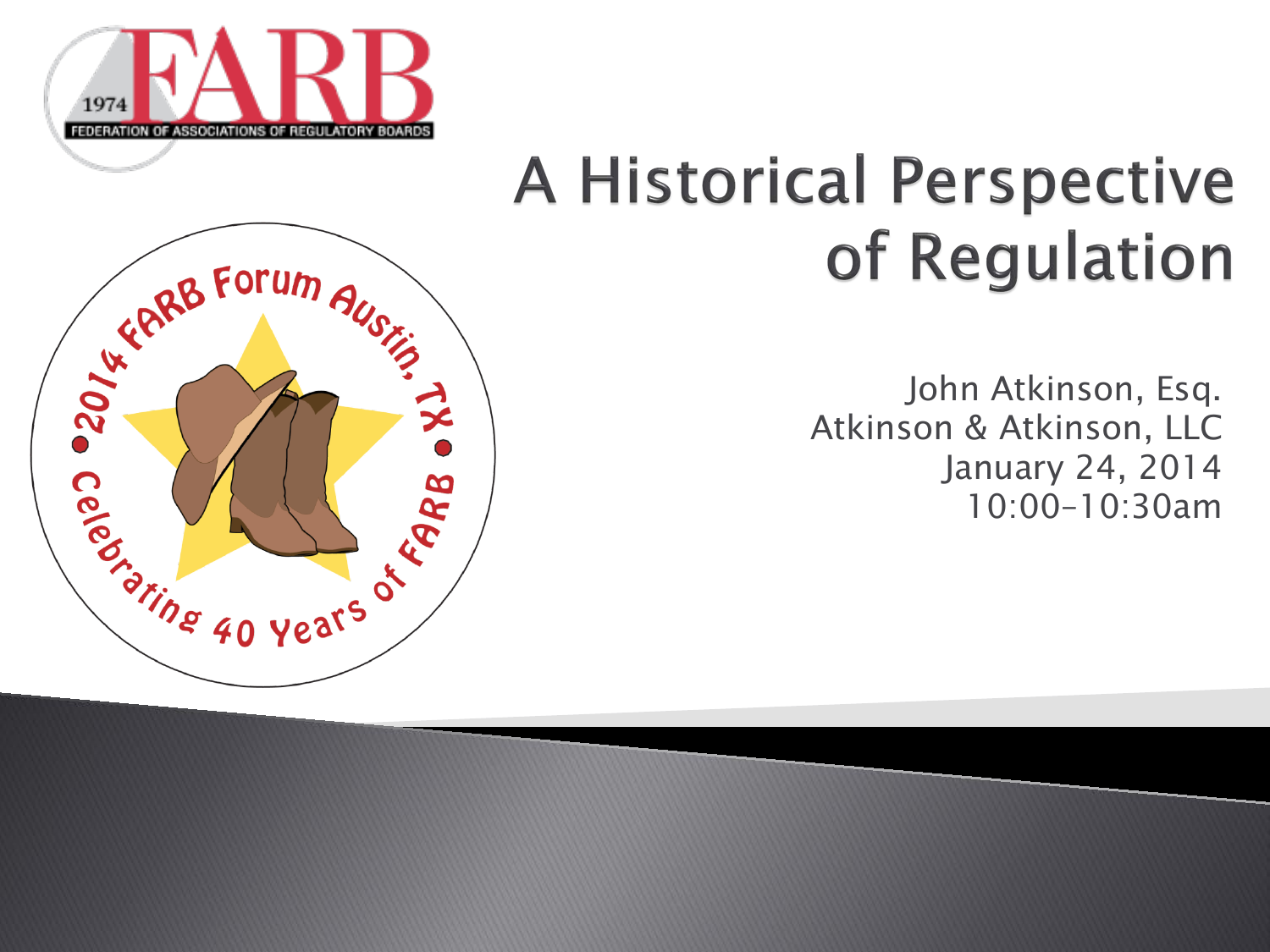

#### John Atkinson, Esq.

Atkinson & Atkinson 1466 Techny Road Northbrook, Illinois Phone: 847 -714 -0070 Fax: 847 -714 -9796 [dale@atkinsonfirm.com](mailto:dale@atkinsonfirm.com)

- AAVSB
- ACPE
- ARBO
- ASPPB
- ASWB
- FARB
- FCLB
- FSBPT
- FSMTB
- ICFSEB
- JRCERT
- NABP
- NABPF
- **NMTCB**
- Others…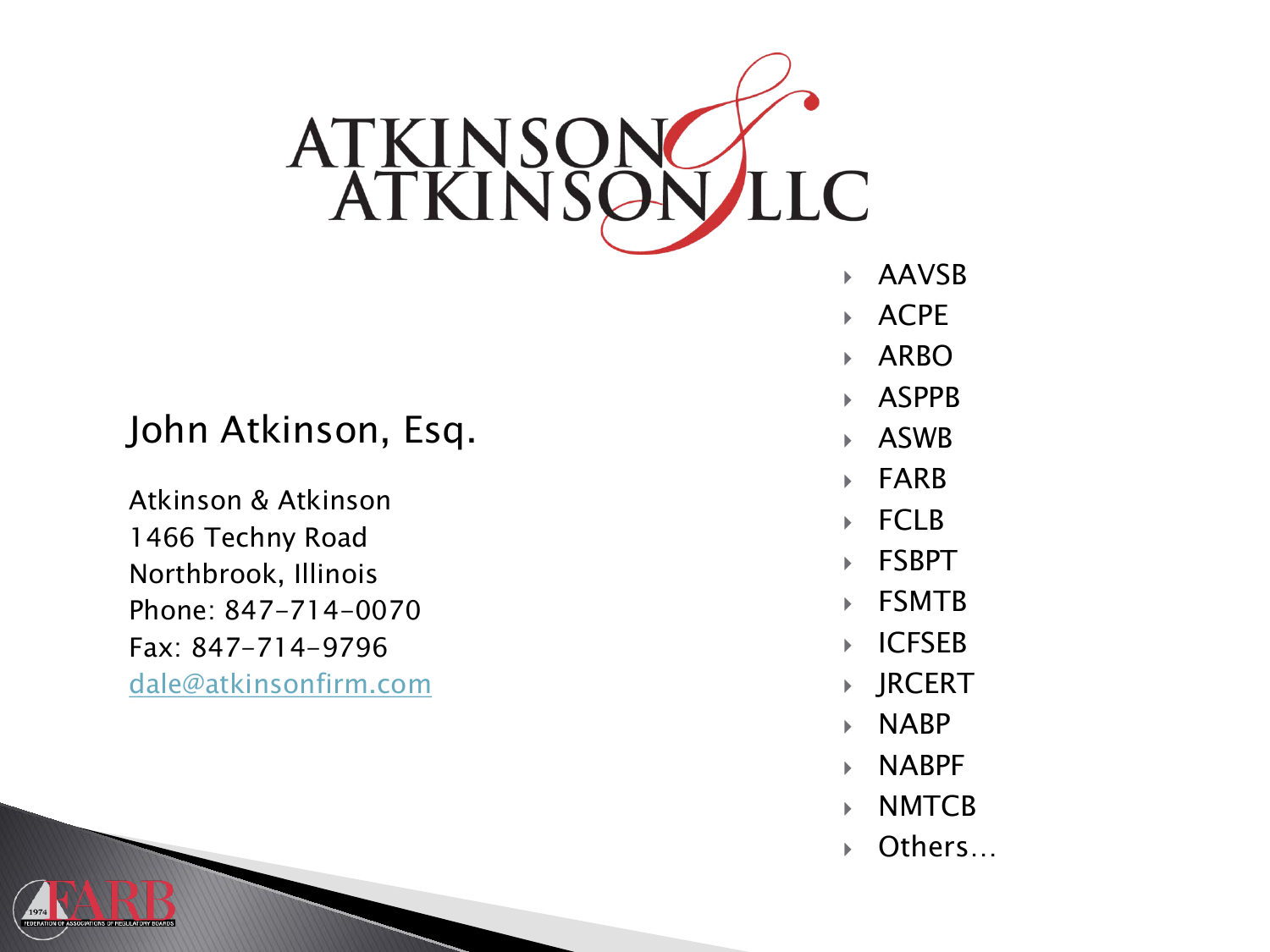### **Governmental Agency**

A governmental body created in the private sector by legislative act to

- (a) establish standards within its legislative grant, in a specific field of activity or operation
- (b) adjudicate issues that come before the body and
- (c) enforce standards

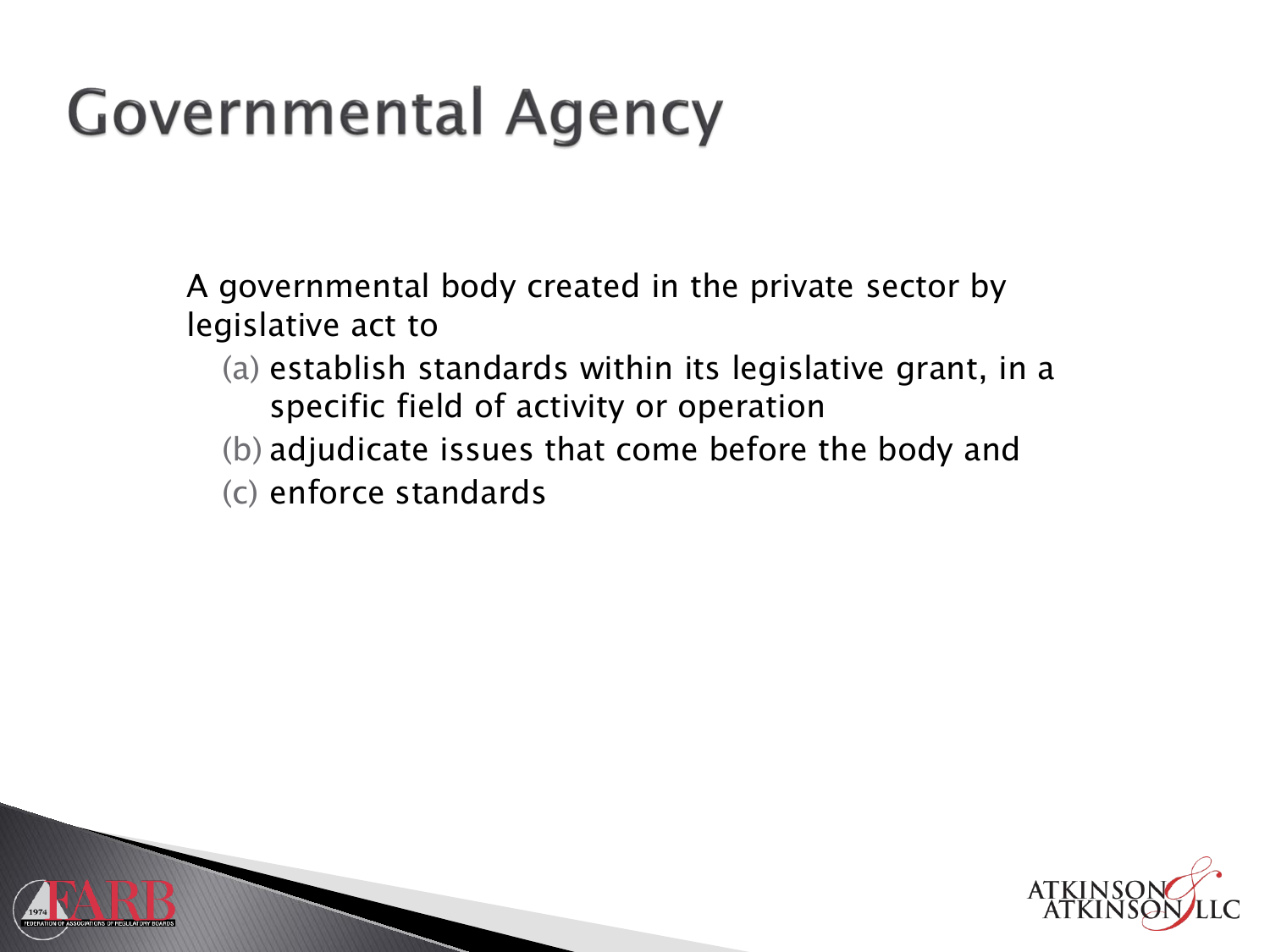#### Administrative Agencies have been around since ancient times





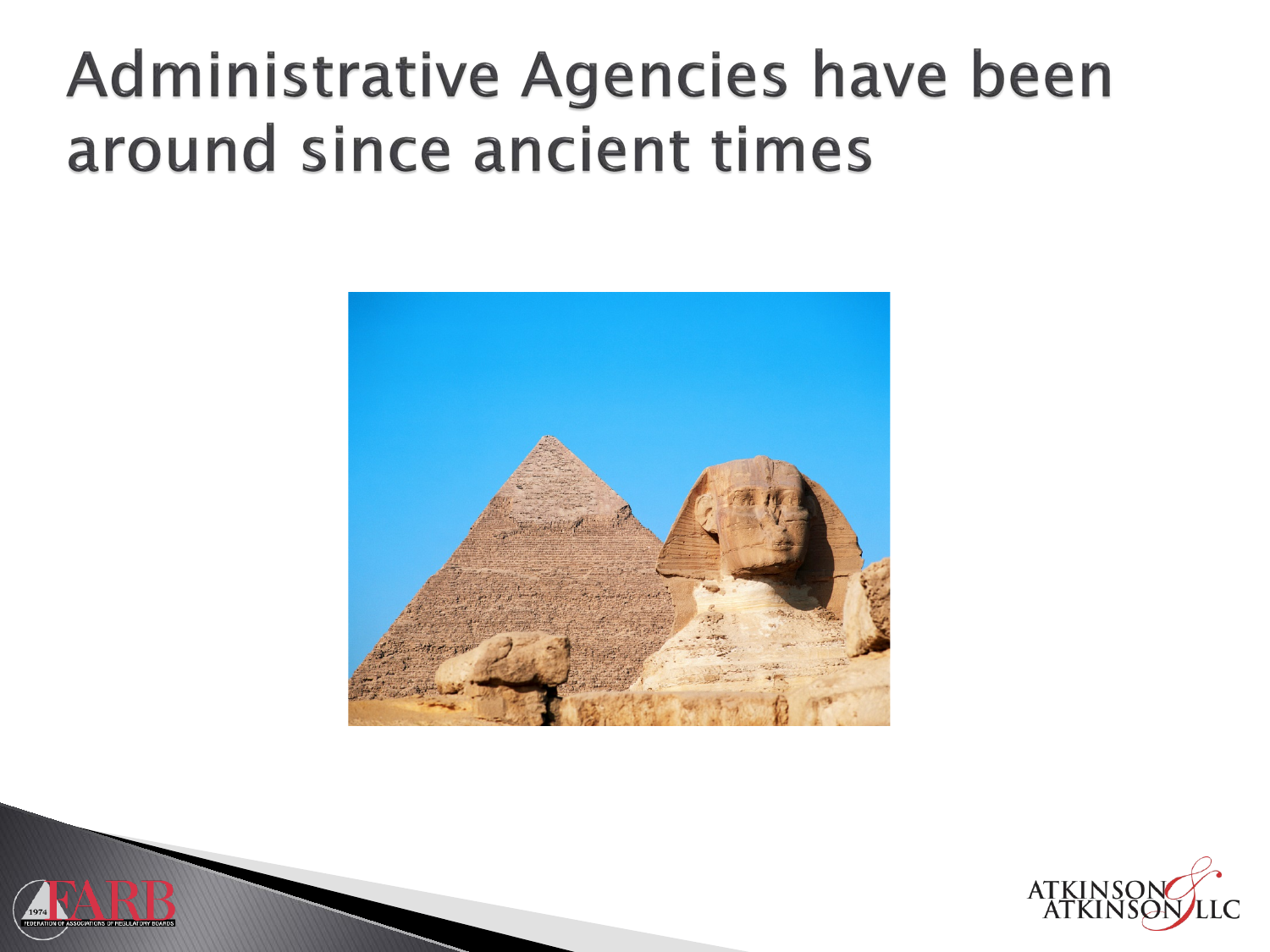## U. S. Constitution

#### Article I:

All legislative Powers shall be vested in Congress of the United States which shall consist of a Senate and House of Representatives.

#### Section 8 of Article I reads in part as follows:

The Congress shall have the Power ...to make all laws necessary and proper for carrying into execution the foregoing powers, and all other powers vested by this Constitution in the Government of the United States…

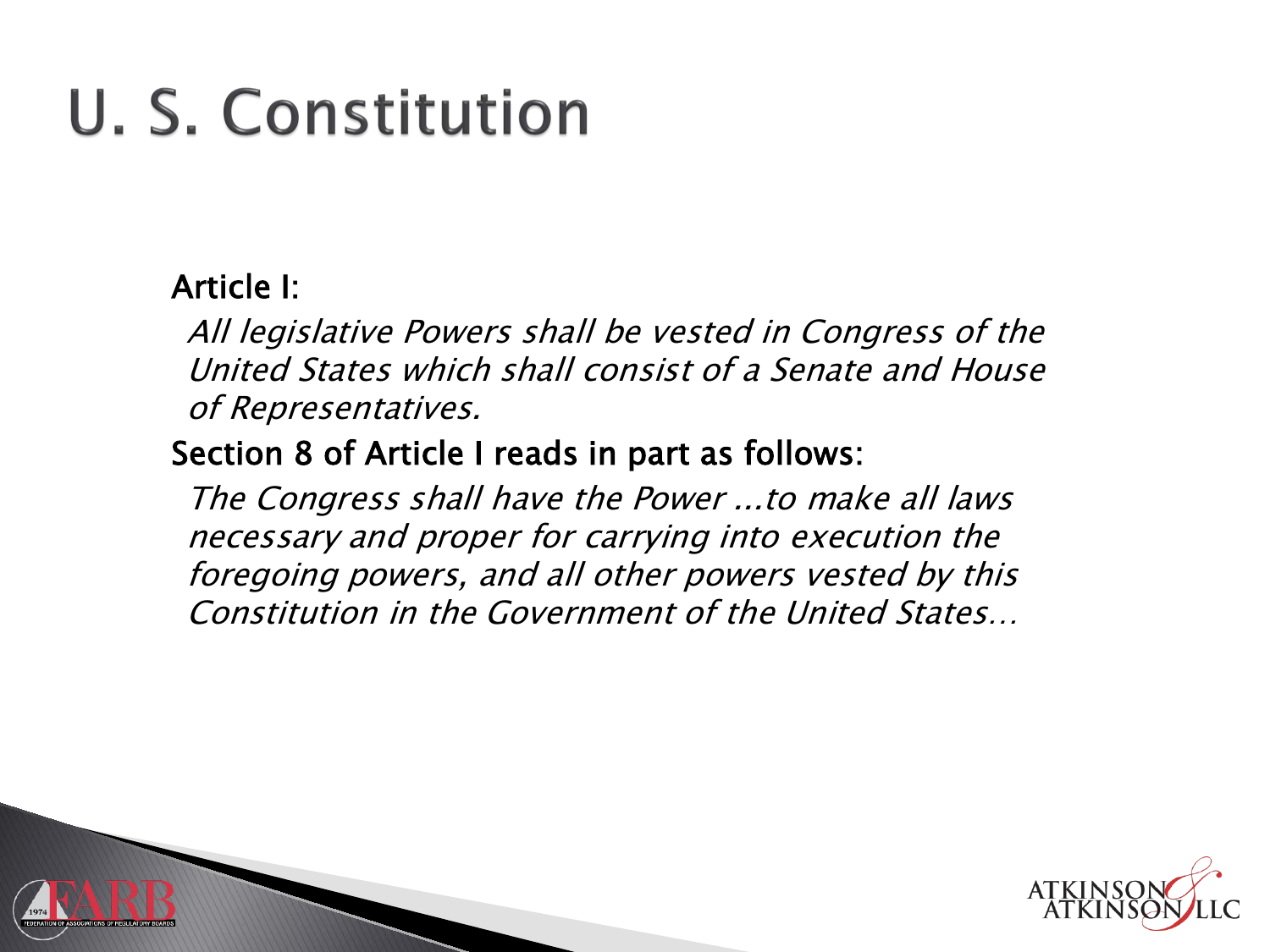## **Federal Agencies**

Interstate Commerce Commission (ICC)

◦ Established in 1887

◦ First permanent agency Department of War Federal Bureau of Investigation Securities and Exchange Commission Environmental Protection Agency National Labor Relations Board Commission on Civil Rights Central Intelligence Agency

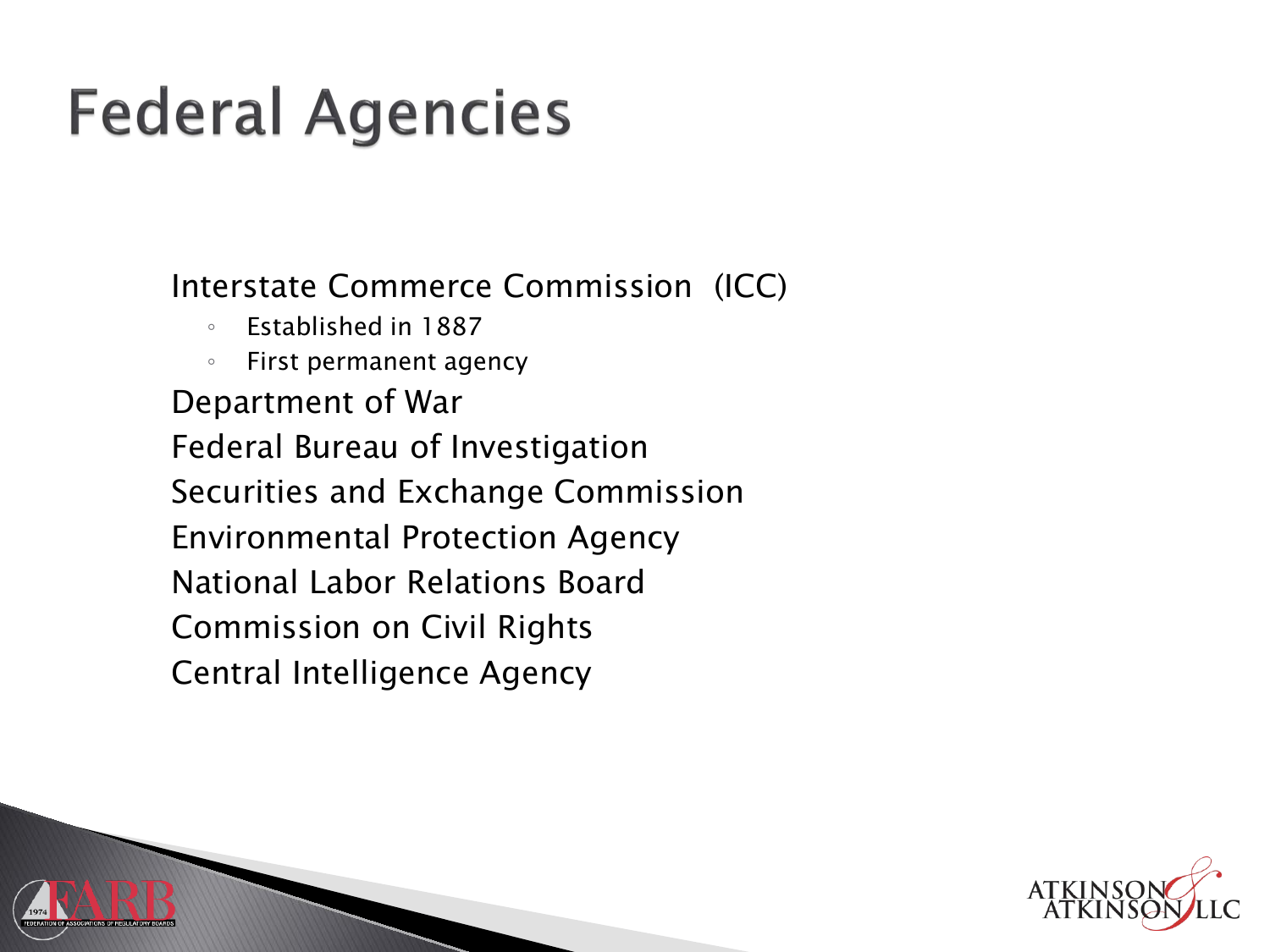### **State Agencies**

- Tenth Amendment reserves all powers to the states that are not otherwise prohibited by the Constitution
- Normally Governor appoints board members
- Parameters set by statute

#### PUBLIC PROTECTION



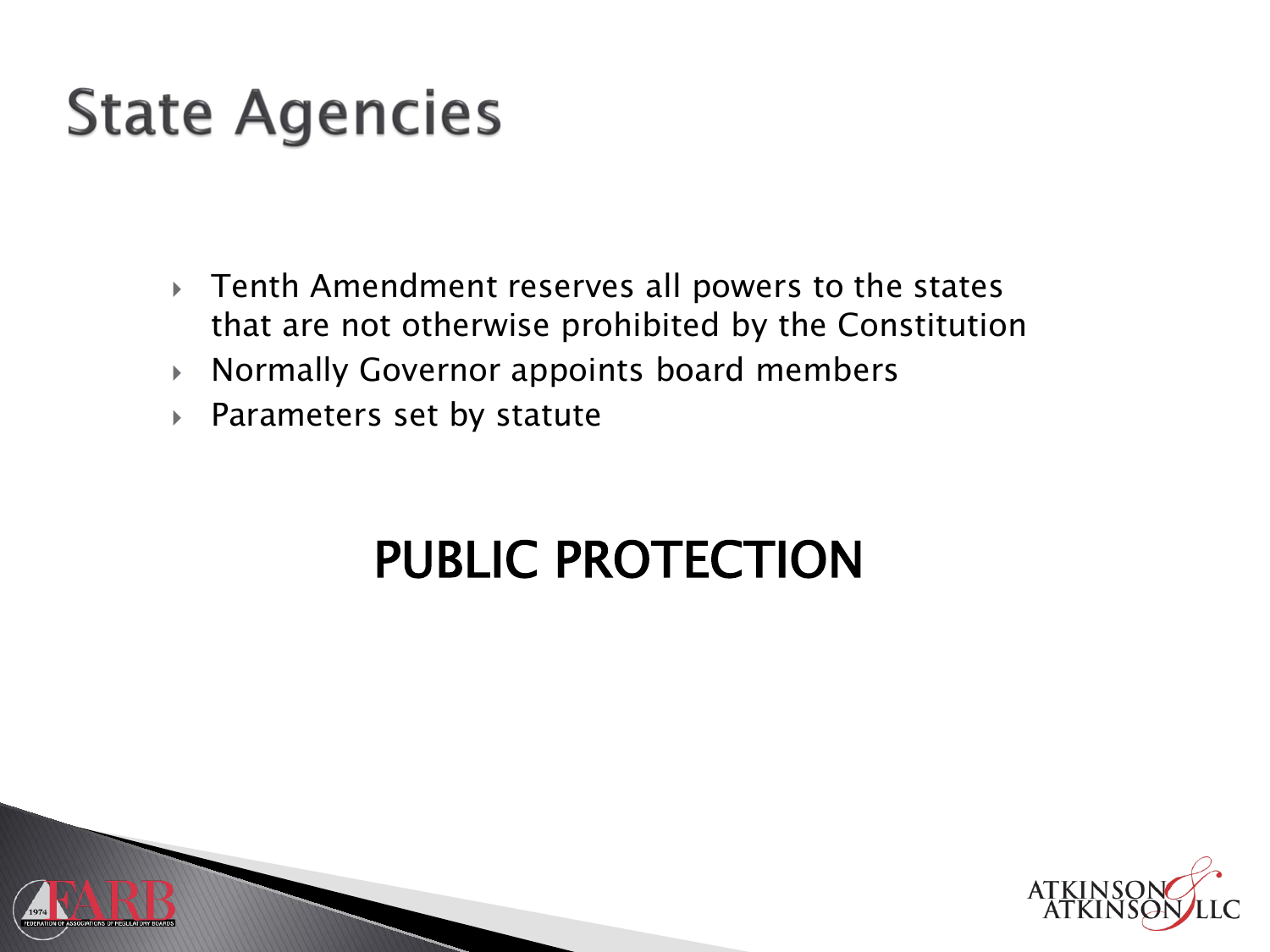# First Regulatory Laws in U.S.

#### **Architects**

- Illinois, first state to license architects (1857)
- Accounting
	- New York, first state to license accountants (1896)
- Medicine
	- New Jersey Medical Society founded in 1766
	- North Carolina, first medical licensing board (1859)
	- State's rights to license/discipline physicians upheld Dent v. West Virginia (1889)
	- By 1910…virtually all states had boards and licensure by examination

#### Veterinary Medicine

- Dates back to 4000BC
- Veterinary College of Philadelphia founded in 1862
- $\triangleright$  Pharmacy
	- Territory of Orleans, first to require licensure of pharmacists, (1808)
	- South Carolina provided for examination and licensure (1817)
	- Many organizations starting with U.S. Pharmacopeia (1820)
- Psychology
	- Georgia, first state to license psychologists (1951)
- Social Work
	- Columbia University graduated first social work class in 1898

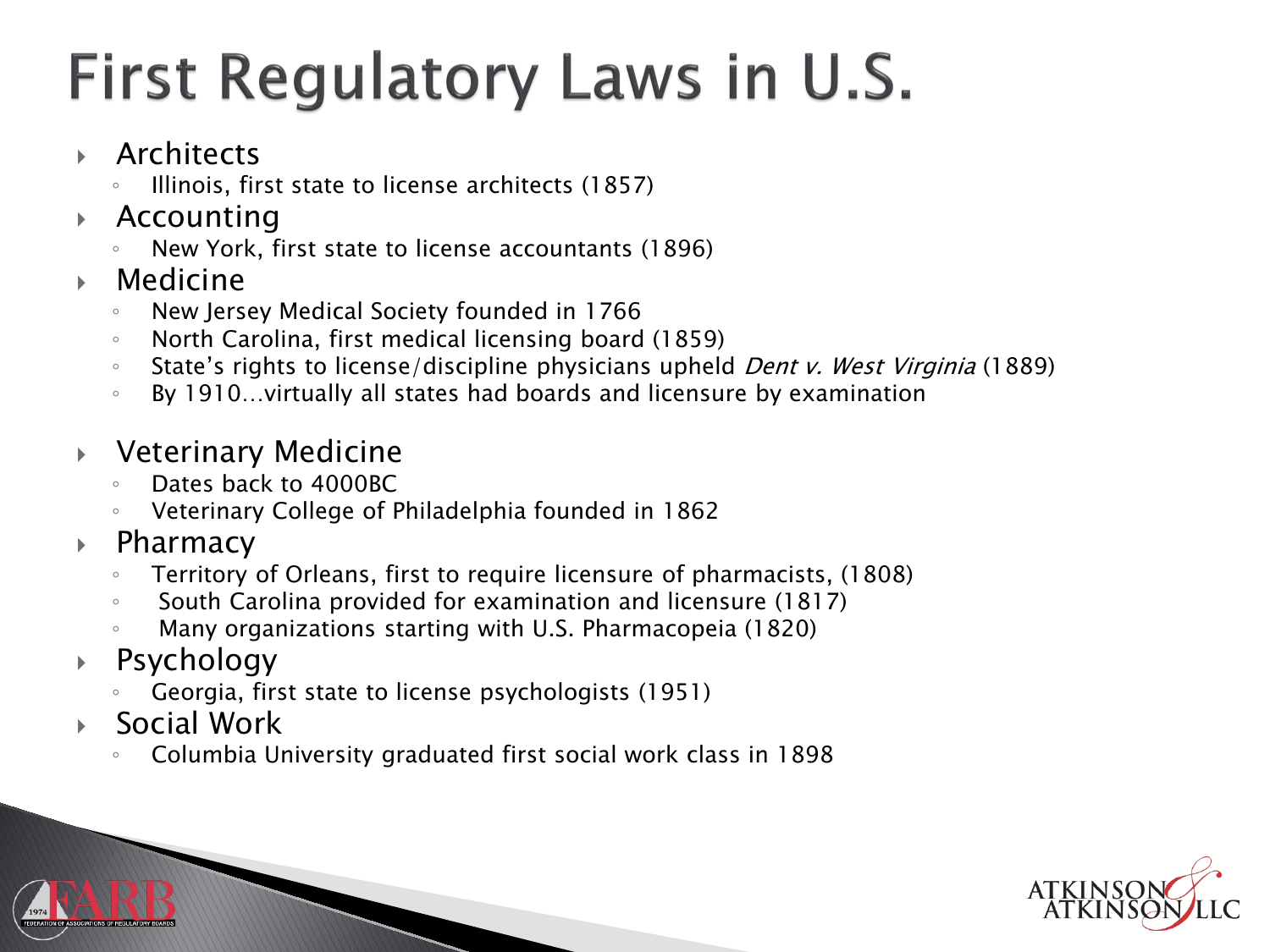#### Licensure Process

- Controls incompetence and abuse by professionals
- Regulates education, experience, competence through examination, and acceptable moral character
- Amendments have been necessary to meet expansion of practices and development of technology

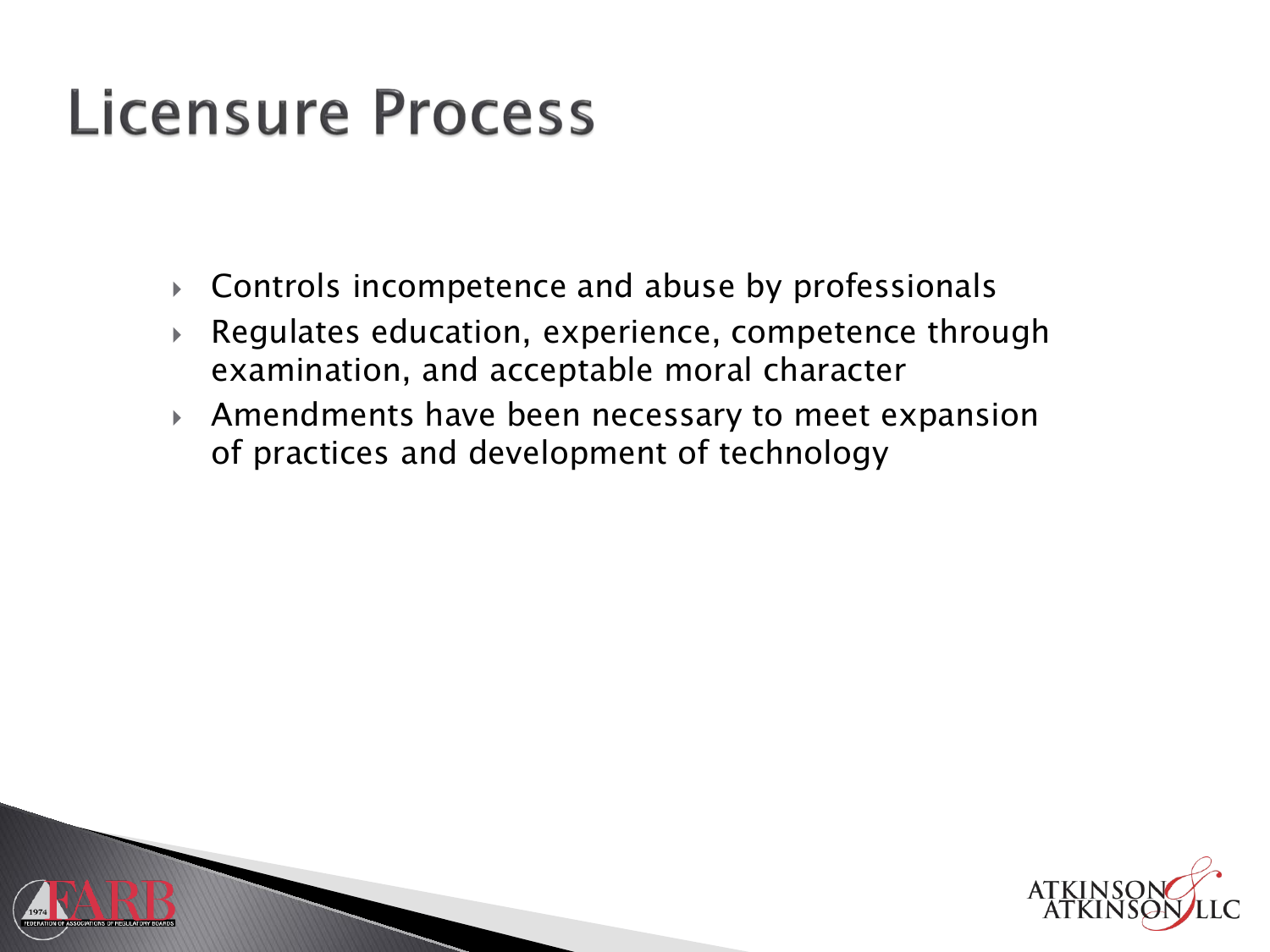#### License Exams

- $\triangleright$  The first medical examinations date back to the 1700's in Great Britain.
- ▶ Pharmacy in the 1960's
- "Blue Ribbon Examinations"
- National organizations and professional testing agencies
- Advances in technology